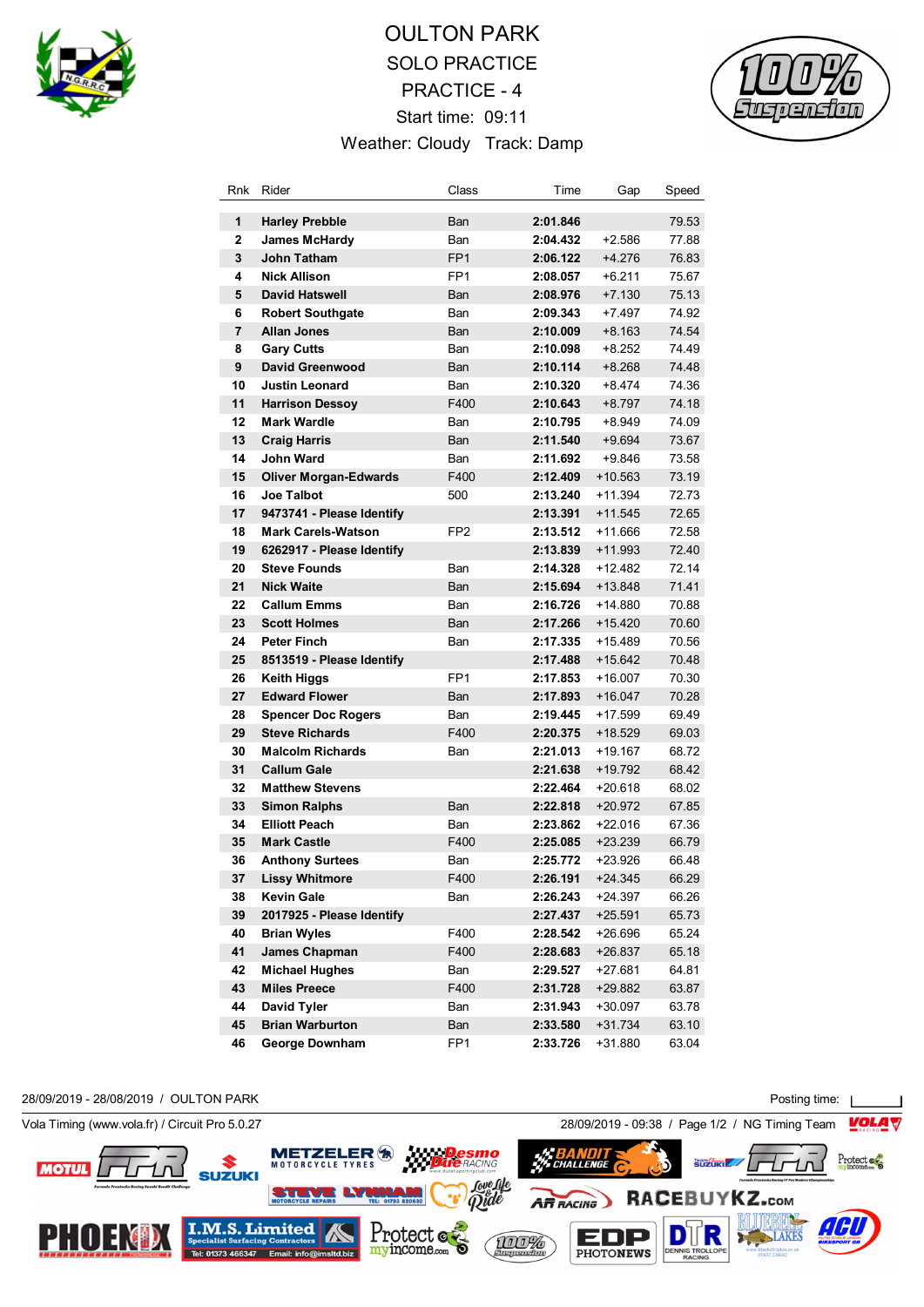| Rnk | Rider                | Class | Time     | Gap       | Speed |
|-----|----------------------|-------|----------|-----------|-------|
|     |                      |       |          |           |       |
| 47  | <b>Oliver Sweet</b>  |       | 2:36.226 | $+34.380$ | 62.03 |
| 48  | <b>Greg Gibson</b>   | FP3   | 2:36.675 | $+34829$  | 61.85 |
| 49  | <b>William White</b> | Ban   | 2:40.710 | $+38.864$ | 60.30 |
| 50  | <b>Jeff Cooper</b>   | Ban   | 3:01.073 | +59 227   | 53.52 |

**IF YOU ARE ONLY IDENTIFIED BY YOUR TRANSPONDER NUMBER - PLEASE SEE DENISE IN THE OFFICE**